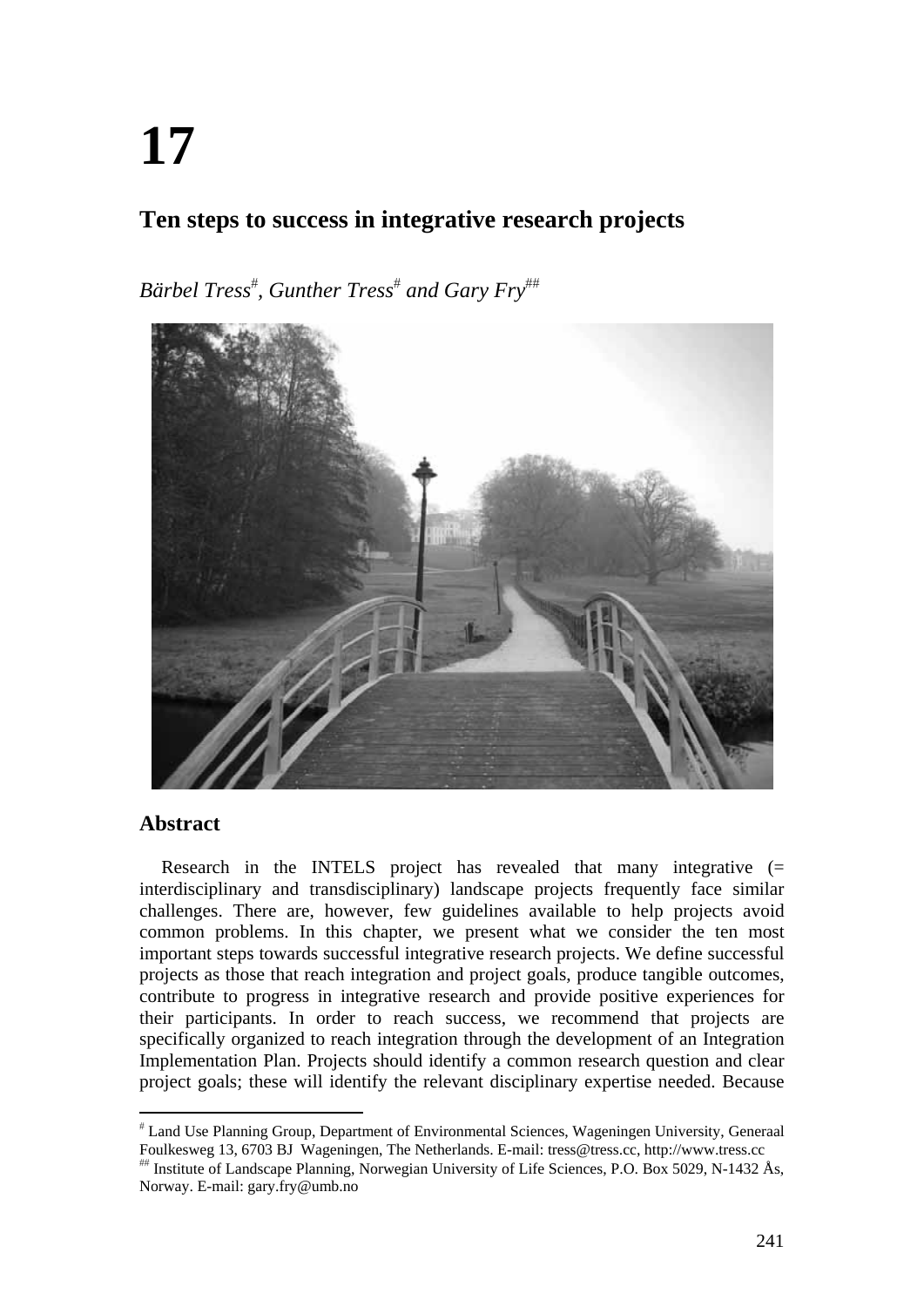integrative projects have a higher time demand, we suggest adopting time management practices and the allocation of realistic time budgets, especially at the beginning of projects. Strong leadership plays a crucial role in the success of integrative research and requires a high level of interpersonal skills as well as research credibility. Frequent meetings among the participants and the support of the wider research environment also help to achieve success. Project teams need to arrive at a common understanding and definition of the integrative concept and prepare for overcoming epistemological hurdles by acquiring basic skills in the disciplines involved. We recommend that projects are planned for tangible project outcomes/deliverables, particularly in terms of scientific publications. A publication plan identifies target groups, specifies media and journals, lists responsible authors, arranges writing meetings and sets milestones and submission dates. We conclude with the suggestion that projects agree on evaluation criteria and use these to assess the project and its outcomes on a regular basis. Integrative projects can learn from past experiences, and we therefore encourage participants to report experiences from integrative projects. These experiences contain valuable knowledge that will, over time, lead to more successful integrative research.

**Keywords:** epistemology; integration; leadership; participants; project goal; project outcome; publication; research assessment; research environment; time demand

## **Introduction**

In the past three years, we have carried out intensive research on integrative  $(=$ interdisciplinary and transdisciplinary) landscape projects. This research revealed that projects frequently face the same or similar challenges. However, as problems are seldom mentioned in project reports or publications, integrative landscape projects cannot build on these experiences or learn from each other. When presenting our findings on difficulties and challenges in integrative projects at international conferences and meetings, researchers frequently ask us for strategies to achieve successful integration in projects. The objective of this chapter is to provide information on what we feel are the most important aspects that can help projects achieve success in integrative research. We start by describing common problems in integrative projects, and suggest ways to cope with them. The key steps identified cover all stages of research projects from project planning and management, selecting relevant epistemology, teamwork, communication, project atmosphere and products.

By successful integrative projects we understand projects that have

- a) reached integration
- b) reached project goals and produced the planned outcomes/deliverables
- c) contributed to progress in the field of integrative research
- d) provided a positive experience for the project participants.

The framework and basis for our solutions and suggestions are based on the findings of the INTELS project (Interdisciplinarity and Transdisciplinarity in European Landscape Studies, see http://www.intels.cc). The INTELS project gathered data from 19 qualitative interviews with funding bodies, project leaders and participants involved in integrative projects on European landscapes (Tress, Tress and Fry 2005), as well as an international web survey of 235 researchers involved in integrative landscape research projects. In addition, we collected information from a literature review, reports and written descriptions of integrative research programmes. Although our empirical data are derived from the broad field of landscape research,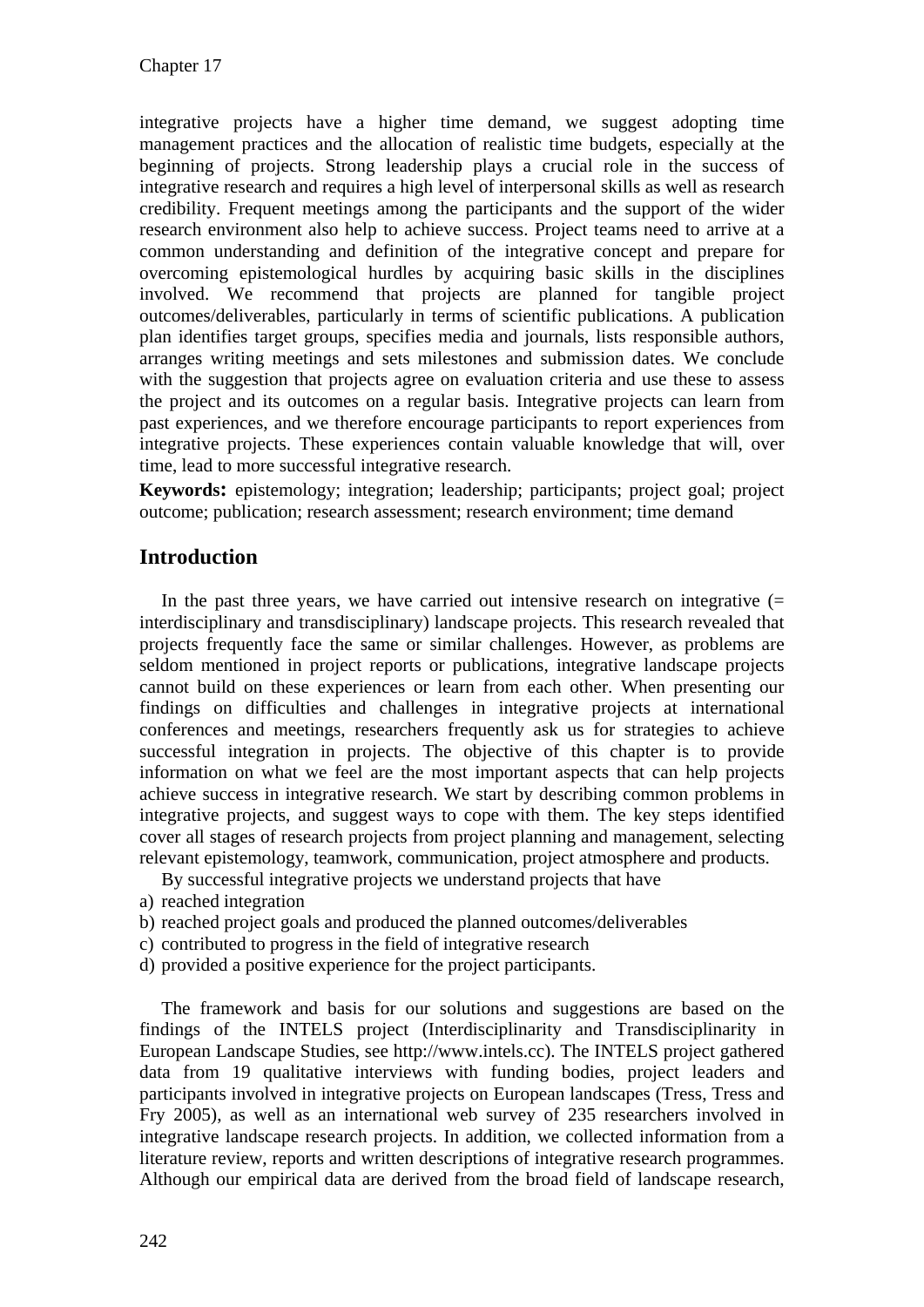we have documentation from other research fields that reveals similar challenges. We therefore believe that the key steps to success presented here will also be applicable to other fields of research.

Most challenges in integrative projects are related to the core task of reaching integration among different academic disciplines. By integration we understand the fusion of disciplinary knowledge with that from other disciplines. As a result of the integration process, new knowledge arises (e.g. in the form of a new theory or method) that cannot be assigned to a particular discipline, but is a joint product of the interdisciplinary or transdisciplinary effort.

Our suggestions address integrative projects at different organizational and management levels, from the university/institutional environment to the individual researcher. The target groups are, accordingly, research managers and directors, project leaders and researchers, including PhD students. Cooperation and communication are crucial in integrative research teams, and most of the suggested steps will only contribute to achieving success if they are discussed and implemented by the whole project team. We also stress the importance of the planning period and early project phase of integrative projects. In this period many decisions have to be taken that determine the success or failure of a project. Mistakes made at this stage can only be straightened out with great effort later in the project. Early planning and anticipation of the challenges that can appear are cornerstones to success. Figure 1 presents an overview over the challenges facing integrative research projects. The following key steps present strategies to cope with the respective challenges. After each section we suggest concrete actions towards success.



Figure 1. Overview of the challenges of integrative research projects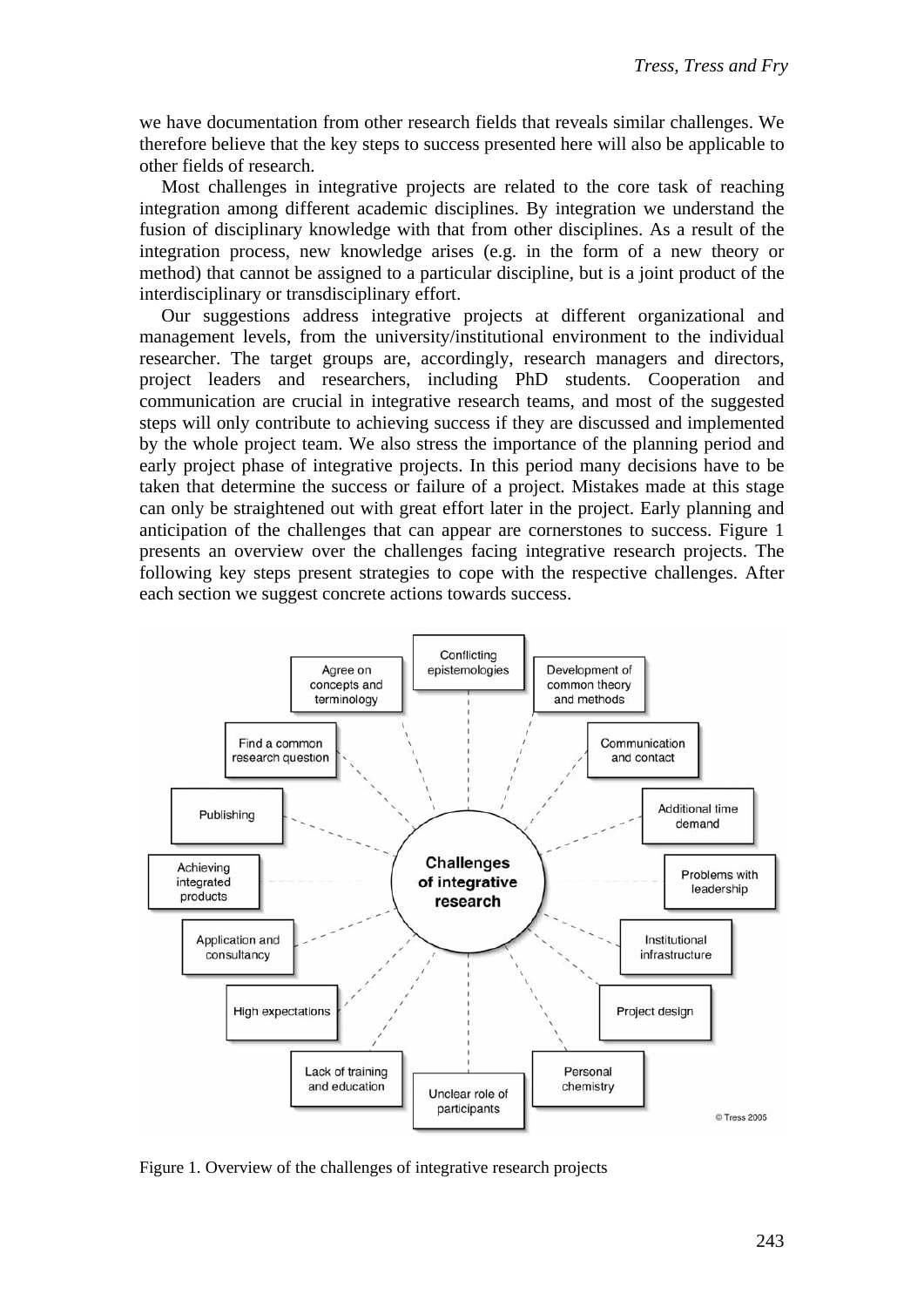## **Step 1: Organize integration**

#### **Make integration a part of the project**

Integration does not come automatically when bringing different disciplines together. Therefore, achieving integration should be seen as an integral part of a project that needs to be organized. Projects that develop specific measures to facilitate integration are more likely to be successful. In contrast, if no action towards reaching integration is taken, then projects have a high risk of ending up as a collection of disciplinary efforts. We recommend starting integration from the very beginning of an integrative project, which is the phase of planning and proposal writing.

#### **Choose integrative project design**

When designing an integrative project, a project group should choose an organizational structure that is able to foster integration. In this sense we suggest setting up the project with an integrative project design, and avoiding a parallel project design (see Figure 2). In an integrative project design, the project teams start working together on a common goal from the beginning. Individual researchers and/or subprojects have frequent interaction and mutually influence each other and learn together throughout the project process. In doing so they are integrated from the beginning and proceed together towards their common goal (Tress, Tress and Fry 2005). In contrast, the parallel project design involves disciplinary subprojects that run parallel to each other without interaction until late in the project process. Participants try to integrate results in the end, when all disciplinary subprojects have delivered their results. However, this is the phase when most projects run out of time and money and integration proves to be impossible due to incompatibility of the different types of data and knowledge resulting from the disciplinary subprojects. Projects that aspire to integration but make no concrete efforts to reach integration are mostly characterized by a parallel project design.



Figure 2. Integrative (left) and parallel (right) project designs

#### **Develop an integration implementation plan**

An integration plan needs a description of the planned progress, its goals and how they will be achieved. Integrative teams should decide on their aims and ambitions for integration early on in projects. Large projects, with different interdisciplinary or transdisciplinary subprojects, need to define whether their integrative actions will take place at the level of the subprojects or at the overarching project level. All aspects of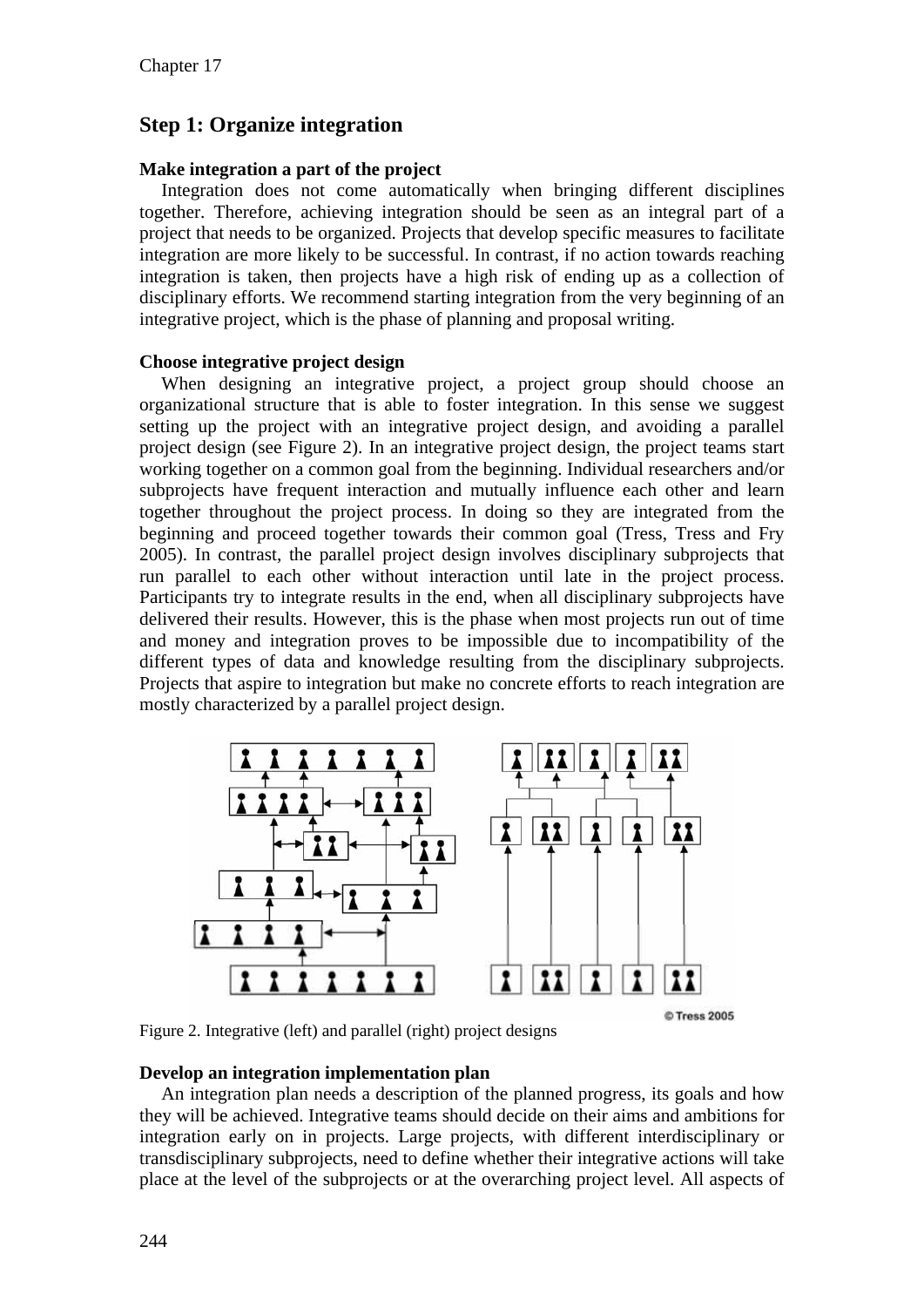integration and how it will be achieved can be formulated in the Integration Implementation Plan. The Integration Implementation Plan can be a written document that is signed by the project participants to confirm agreement. Research is a creative process and the plan may thus need adaptations and refinement throughout the project process to reflect changes of interest, direction and progress; it will, however, remain an important guidance towards success.

| • Make integration part of the project      |  |
|---------------------------------------------|--|
| • Choose integrative project design         |  |
| • Start integrating at the beginning        |  |
| • Set up an integration implementation plan |  |

### **Step 2: Identify common research questions and project goals**

We recommend starting an integrative project with the identification of a clear research question and the formulation of a project goal. The common research goal should be formulated in a way that represents aspects of each participating discipline and is meaningful and of interest to the individual researchers.

Research teams that are able to agree on a common project goal can focus on integrating their different knowledge cultures towards this goal and can reach integration (Daschkeit et al. 2001; Fry 2001). Research teams that cannot agree on a common research question and project goal force the individual participants into disciplinary subprojects. Time is precious, and if agreement on a common research question cannot be reached, participants feel the need to start their research and will tend to do this from their own disciplinary perspective. Defining a common research question for integrative projects can be a difficult task as projects are increasingly initiated by funding agencies to solve real-world problems (e.g. effects of the EU Common Agricultural Policy on land use, sustainable management of coastal areas, strategies to manage natural hazards, effect of climate change (Cortner 2000; Van Asselt and Rijkens Klomp 2002; Tress, Tress and Fry 2005). Research teams need to translate specific environmental concerns into a research question. The projects are expected not only to target the problem solution, but also to make an original contribution to science. We feel that it is very important to find the right balance between aspects of fundamental research, applied research and consultancy in integrative projects. As integrative studies often focus on solving real-world problems, they frequently have a preponderance of applied and consultancy aspects. It is, however, the fundamental part that leads to the creation of new methods and theory and is thus most suitable for publication in high-ranking international journals. Projects that have a good balance between fundamental and applied aspects are more likely to reach success. They do not only solve their practical problem but also gain academic merit and acknowledgement.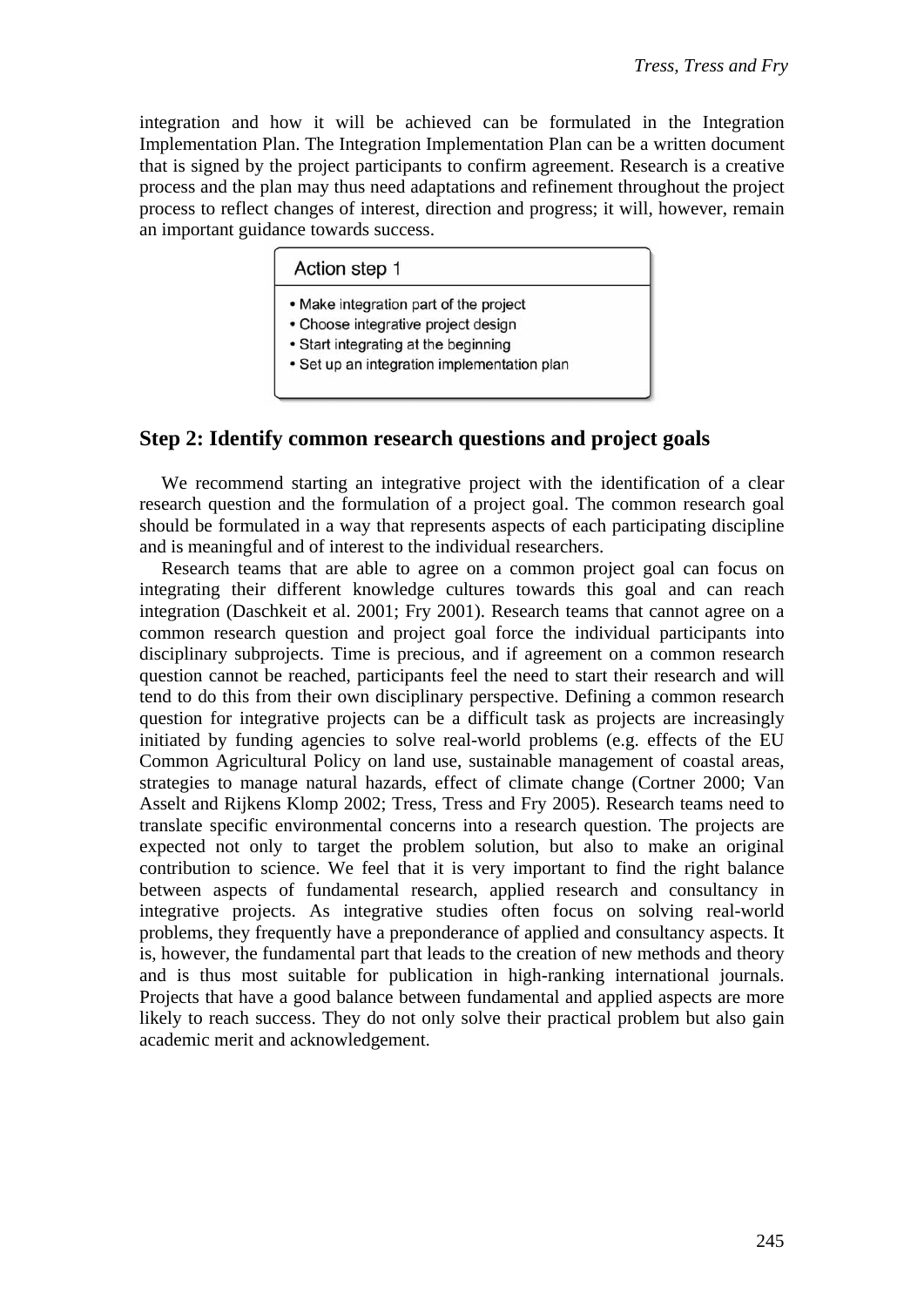#### Action step 2

- · Identify common research question
- Decide on overall project goal
- Balance aspects of fundamental research, applied research and consultancy

## **Step 3: Identify project participants and their roles**

#### **Identify relevant disciplines**

The research goals and real-world problems that the project sets out to solve determine which disciplines are needed. Projects that add on disciplines for the sake of it (e.g. to increase chances of funding, bring together friends, etc.) have problems to make integration work, simply because there is no or little purpose and hence hope of a meaningful contribution from some of the disciplinary expertise. So, our advice is to identify the relevant disciplines by asking which expertise we need to solve a given research question. If a research question involves the expertise of only two disciplines (e.g. archaeology and landscape planning to investigate safeguarding of cultural heritage in changing landscapes), this can be a successful cooperation that may not require involvement of more disciplines. Integration becomes increasingly demanding as more disciplines or non-academic stakeholders are involved. If one has no experience with integrative research, we suggest starting with a research question that does not require involvement of more than two or three disciplines.

Another point of consideration is the level of experience of the participants that will be involved. Not all integrative projects are suitable for PhD students, who frequently face conflicting demands from applied project goals and reaching a disciplinary PhD (see Chapter 14). As reaching integration is a challenge and academic merit may be difficult to reach, one should consider the involvement of more senior researchers for crucial project tasks, supported by junior staff, who can bring in fresh ideas. We do not recommend the development of projects that only employ PhD students and a project leader in the project organization. This structure often fails.

#### **Decide upon involvement of non-academic participants**

Many integrative projects involve not only different disciplines (interdisciplinary projects) but also non-academic participants (transdisciplinary projects). 'Nonacademic participants' covers all those that are not participating in the project as academic investigators. These can be local stakeholders, people from planning offices, or members of governmental bodies or non-governmental organizations; it can be everybody whose knowledge one expects to be of benefit to the project. A decision whether or not non-academic participants should be involved in the project should be made in a similar way as for the selection of the academic participants. The research question determines whether or not the participation of non-academic participants is relevant for the project. We recommend involvement of non-academic participants if they can add new perspectives/knowledge for the given research question that could not be gathered otherwise.

When non-academic participants are involved, one needs to define which participants may be most suitable (kind of expertise, kind of organization, how many),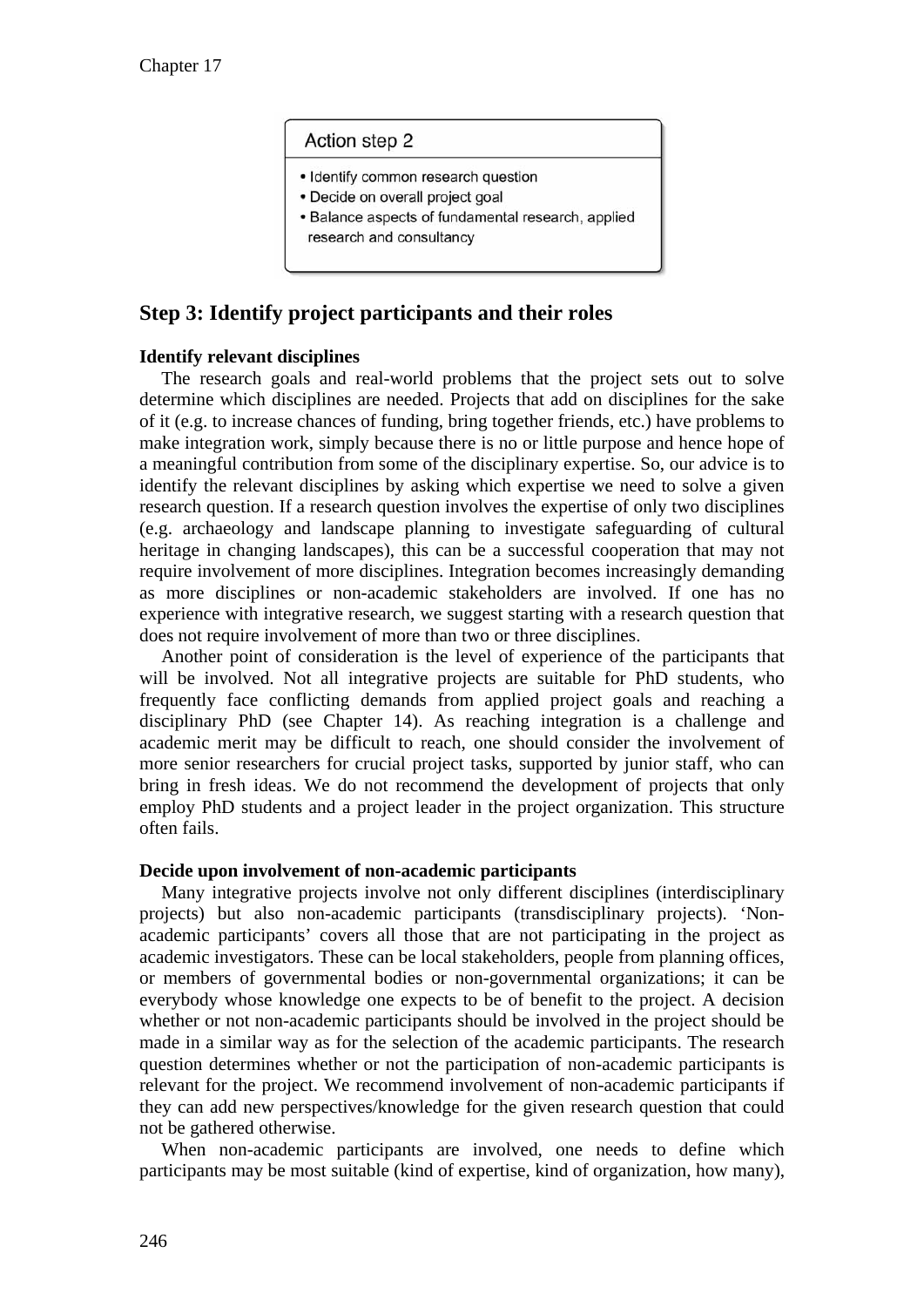and the roles they will have in the project (see also Chapter 2). In larger projects, roles of non-academic participants can be formalized as part of the Integration Implementation Plan. We distinguish four different levels of interaction, related to the role of non-academic participants:

- a) as informants for the research team
- b) as consultants of the research team
- c) having real involvement in the research project (equal to academic participants)
- d) having control of the project (non-academic participants steer the project process according to their demands and priorities).

Projects that do not define the roles of non-academic participants early in the project can accidentally awake high expectations in them that for many different reasons can never be fulfilled. If not made clear in the project plan, non-academic participants (who sometimes are also a funding agent of the project) may assume they have the right to make decisions related to steering the project or altering the project process or goals.

|       | Action step 3                                                                                     |
|-------|---------------------------------------------------------------------------------------------------|
|       | · Identify required disciplinary expertise based on<br>research goal                              |
|       | • Decide whether involvement of non-academic<br>participant is required to solve research problem |
| roles | · Identify suitable non-academic participants and their                                           |

## **Step 4: Agree on integrative concepts and face the challenge of epistemology**

#### **Agree on a definition of the integrative concept**

For integrative projects it is crucial to find agreement on a definition of the integrative concept. This includes the development of a strategy for how the concepts can be operationalized in the project. We suggest an integrative team to discuss how they understand interdisciplinarity/transdisciplinarity in their respective subprojects. Once agreement is reached, the participants can think about the steps that will be necessary to apply the concept. Both the common definition/understanding and the process of operationalization should be fixed in written form as part of the Integration Implementation Plan (see Step 1).

Discussing and agreeing aspects of the integrative concept and its operationalization is more than a philosophical exercise. If no common agreement is reached, participating researchers may unknowingly have very different expectations towards the project and how integration may be realized. Furthermore, it will be difficult to compare project outcomes with those of other projects if the same terms (e.g. interdisciplinarity) are used but with different meanings (Tress, Tress and Fry in press). Projects that reached a common definition on integrative concepts are perceived as being more successful. It is not important which of the existing definitions of interdisciplinarity/ transdisciplinarity (e.g. Jantsch 1970; 1972; Klein 1990; Mittelstrass 1993; Lattuca 2001; Moran 2002) a project adopts (or whether it decides to develop its own), but what is important is that it actually agrees on a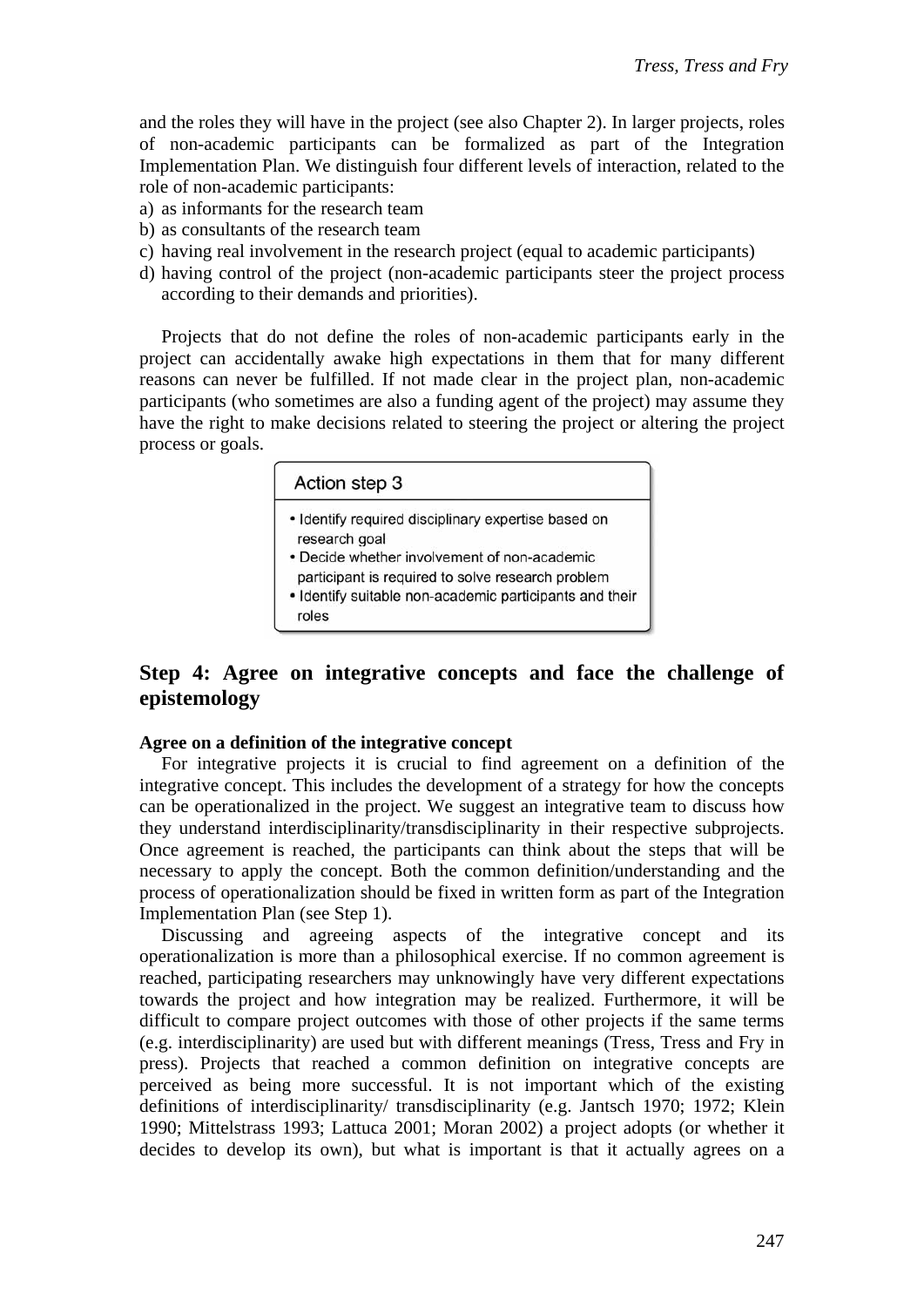concept. We have developed a set of integrative concepts that can be used in the context of landscape research (see Tress, Tress and Fry in press).

#### **Face the epistemological challenge**

Epistemology is the theory of knowledge and also frames what is and what is not justifiable knowledge (Audi 2003). In integrative research there is no way to escape the epistemological challenge as projects, by definition, try to integrate knowledge across disciplinary fields. They try to create an overarching epistemology, one that constitutes legitimate knowledge for all involved disciplines. Each discipline has its own coherent set of tools, methods, procedures, concepts and theories. Disciplines work within a specific framework of beliefs and criteria for truth and validity, which limits the kinds of research questions that can be asked and defines the perspective with which questions are approached.

Some disciplinary gaps can be easier to overcome than others, because they may be more similar in their fundamental assumptions (Winder 2003). Main challenges arise when bridging the gap between disciplines of natural sciences, social sciences, and humanities and arts, respectively. Integration and thus bridging of disciplines appears most frequently during discussions among project participants. Many of the projects we investigated reported that their discussions were sometimes hard and long, but they could not have reached their project goals without them (Tress, Tress and Fry 2005). In that sense it may help those starting on integrated projects to know at the outset that misunderstanding and discussion will arise; they are a natural part of the integration process but are necessary for success.

In order to prepare for the epistemological difficulties, we suggest participants get acquainted with the disciplinary knowledge cultures involved in the project. The project team should study key publications of the respective disciplines and learn about past and emerging paradigms. They should also identify what the main methods of the disciplines are, what constitutes valid knowledge and how they gather and interpret data. It may also help project participants to follow introductory courses offered for undergraduate students or to read the course pensum. It may also be advantageous to organize seminars with invited academics to present the state-of-theart in the major theories and methods in specific disciplines. Even if it is hard to achieve, a grounded understanding of other disciplines is necessary to build new integrative theory and methods across the gaps between different epistemologies.

#### **Plan for development of integrative theory and methods**

It is the development of new integrative theory and methods that qualifies as a successful integrative research project. Without theory and method development – and thus the creation of generic knowledge – the project could be more suitably classified as a participatory project or as consultancy. As science is interested in the nature and behaviour of observable phenomena (Feynman 1998) it seeks knowledge that has relevance and validity beyond a specific context.

There are not many readily available integrative methods or theories. Project teams will thus have to look for overarching theories and concepts that are meaningful to all participants and can be a first step to creation of integrative concepts. We recommend defining small steps that will lead to methodological advancement. It can be a starting point to search for existing concepts or theoretical frameworks that appear interesting to all involved disciplines. Each discipline may have a different interpretation of the concepts in the beginning, but exploring the overlapping conceptual zones offers a rich source for the development of common theory.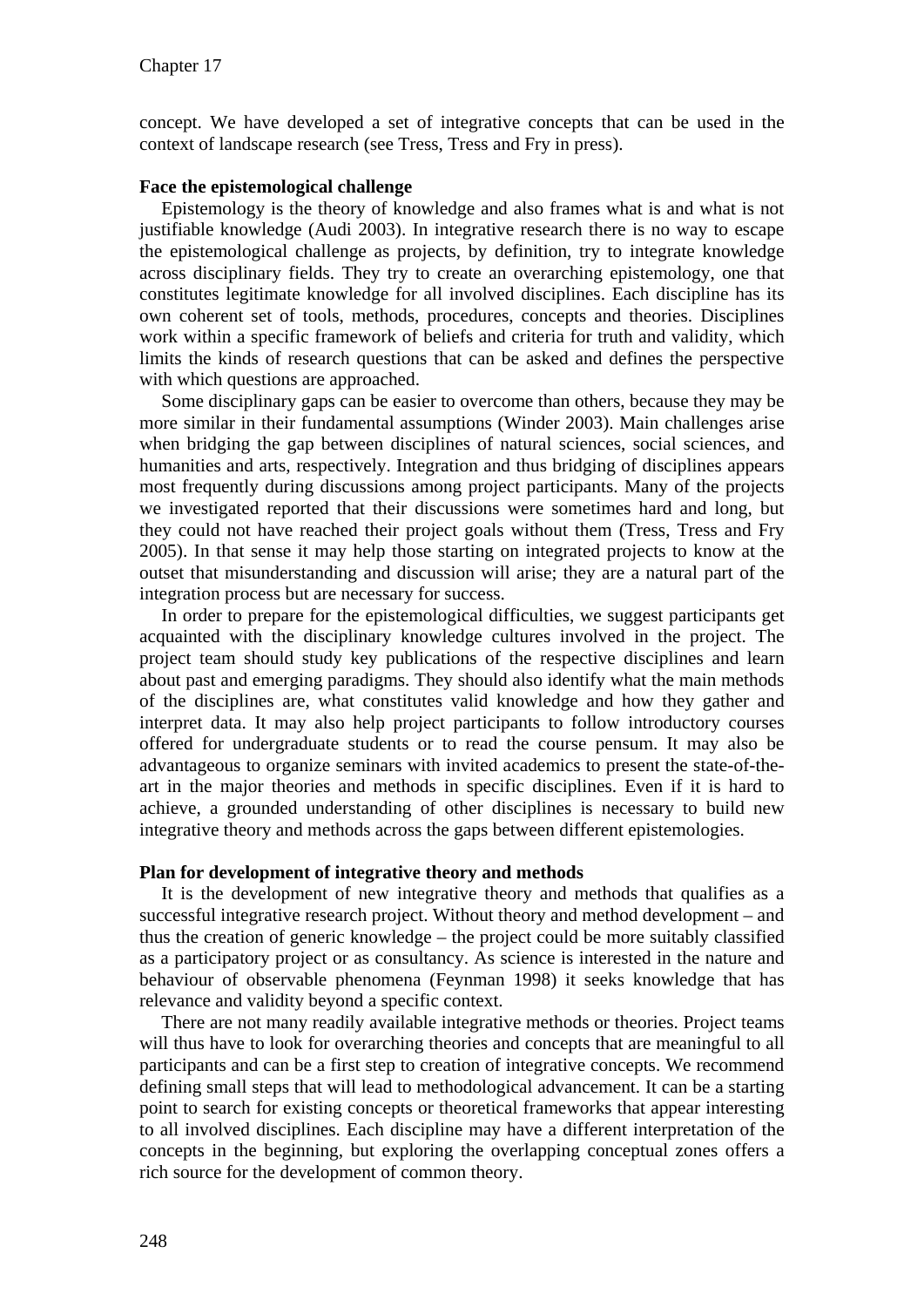#### Action step 4

- Agree on common definition of the integrative concept that is used in the project
- Define strategy on how to operationalise the concept in the project context
- Get acquainted with the epistemology of the other disciplines involved in the project
- . Plan for generic knowledge creation and integrative method and theory development
- · Identify existing concepts that can help build integrative theory

## **Step 5: Give opportunity for frequent contact in an atmosphere of mutual trust and respect**

#### **Creating a meeting of minds**

Frequent formal and informal contact is crucial for integrative teams, as is a good project atmosphere. Mutual trust, understanding and respect are the preconditions for integrative work (Hollaender, Loibl and Wilts 2002; Kinzig 2001; Persson 1999). Researchers in integrative projects need to have intense contact to create integration and therefore it is necessary that they get along with each other. A prerequisite for this is to agree to the equality of each other's ideas and beliefs and that no discipline is superior to another. In the beginning, projects should plan for special events (common weekend etc.) to get to know each other. We have also evidence that being socially together outside the research project helps team-building and tackling difficult situations. The goal is to create an atmosphere where project participants are not afraid to ask 'stupid' questions. It is one way to get to know the ways other disciplines see the world and to make colleagues aware of what one may not have understood from one's own disciplinary perspective. It is also important to be able to exchange negative feelings such as dissatisfaction, disagreement, disappointment, etc. within the project team. These may uncover important disciplinary differences that need to be overcome.

#### **Arrange for informal and formal meetings**

Results of our web survey revealed that discussions and teamwork were among the most positive experiences of researchers in integrative projects, as they enabled active exchange with other participants. Discussions and joint work are thus the setting where common ground is identified and where integration happens. However, meetings of integrative teams once in a while do not automatically lead to fruitful discussions and joint work. In our interviews, researchers stated that it was problematic that their meetings (often formal) were primarily used for updating progress or to give a state-of-the-art report on the individual subprojects and not specifically to enhance the degree of integration (Tress, Tress and Fry 2005).

Ideally, integrative teams should be placed at one institute for the duration of their project. In reality, this is seldom possible because participants come from different institutes and countries. In this case, well-planned meetings are crucial for reaching integration. An integrative team should at the start of a project agree on a modus for regular formal meetings (e.g. once a week). The meetings need to be prepared and agendas sent to all participants in advance. Decide on a specific purpose for each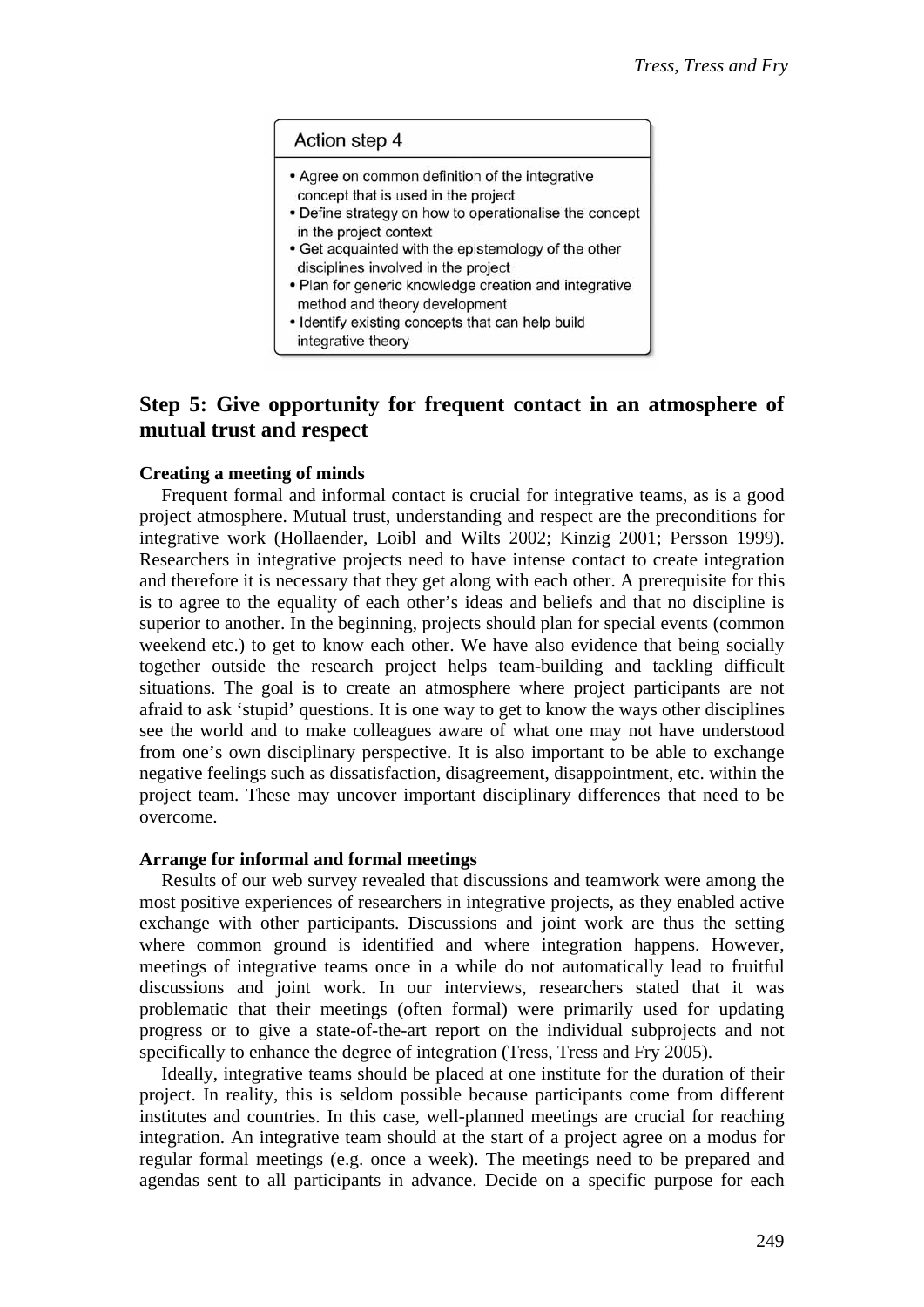meeting. This might be the discussion of a commonly identified problem area or a recent publication that was found of importance for the project. Besides the regular meetings, there should be meetings upon demand for special purposes (e.g. trainings, meetings with stakeholders, publication workshops, etc.). The demand for more planned and coordinated meetings may also increase with the project size, while small groups may need less steering. For informal meetings, we suggest creating physical room that facilitates spontaneous gatherings and rounds of discussions. Think of refurnishing an office into a common lunchroom or having a sofa and coffeemaker somewhere in the hall, these help creating an informal and relaxed atmosphere.

#### Action step 5

- Create an atmosphere of trust and respect
- Accept that no one discipline is superior to another
- Plan for regular formal meetings
- Create space for informal gatherings

#### **Step 6: Plan for extra time**

There are three main reasons why integrative projects have an additional time demand. All three aspects need to be considered when planning an integrative project:

- a) Researchers come together from different disciplines and first have to agree on a common research question and develop a common language.
- b) Integrative theory, methods and tools to solve the research question are not readily available, and have to be developed in most cases.
- c) Integrative projects are characterized by close interaction and dependencies. The dependencies are related to the joint effort of integrating knowledge from different domains. One participant may have to wait for input (e.g. data from a field survey) from another participant to continue with the work.

We advise working with a time management plan throughout the project process. In such a plan the project leader allocates tasks for each participant, and the participants indicate the time demand of each of their tasks. Participants should break the main tasks down into smaller units, where it is easier to give a realistic time estimate. Extra time buffers need to be calculated for each major task and in general for unforeseen difficulties. For further information on time management in projects see Heerkens (2001) and Young (2002; 2003). Ghant-charts help to make dependencies transparent and to plan researchers' tasks. The time demand is particularly high in the beginning phase of a project. Project leaders should therefore not put too much pressure on participants in the first months and adapt expectations in terms of early outcomes accordingly.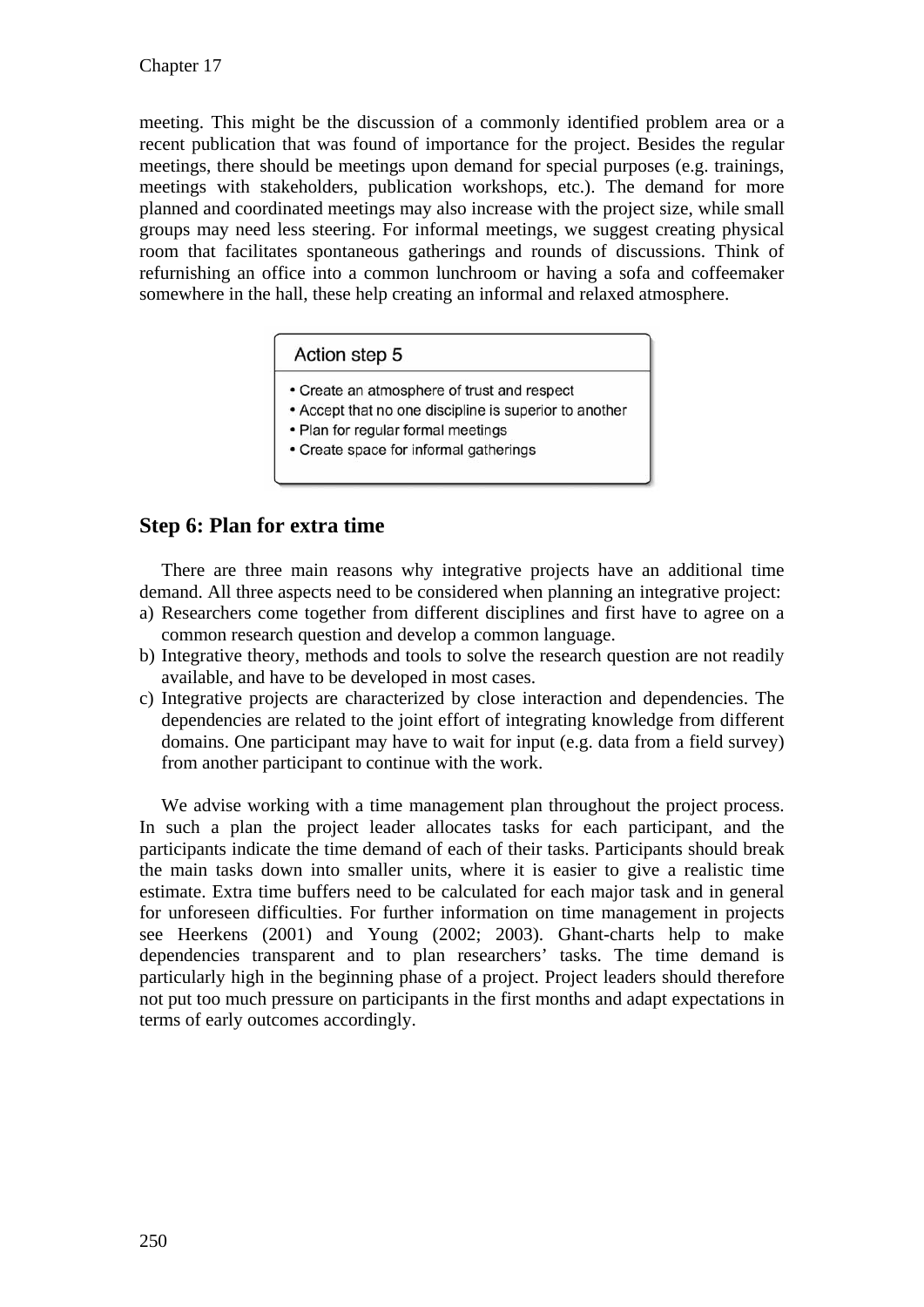#### Action step 6

- . Be aware that integrative research needs more time
- Allocate more time in the beginning phase of a project
- . Plan time buffers to allow for unexpected difficulties
- · Set up a time management plan

#### **Step 7: Strive for good project leadership and management**

The challenges of integrative research call for leaders with highly developed interpersonal skills, research credibility and ability to maintain the motivation of the team, even when things go wrong. Leaders should be involved in the projects for a major part of their work and have a realistic time budget allocated for the leadership task. Leading a large integrative project is a full-time task on its own. It demands particular skills for creating a good working environment for the research team. The project leader represents the project to the higher organizational structures of the department or university, and is accountable for its outcomes. As the work of integration comes on top of the leadership task, we recommend selecting experienced leaders and give opportunity for specialized leadership training. Michael (1995) documents the importance of good leadership for learning environments. Skilled leaders are more likely to reach a better integration in integrative projects and are better able to respond to external pressure (Persson 1999).

Our web survey showed that 54% of all leaders had only half of their time or less available for their leadership task  $(N = 90)$ . Fourteen percent of all leaders had no time available; they had to lead the project in addition to their other tasks. Some of the difficulties that leaders in integrative projects expressed were: pressure from funding bodies, conflict with the academic management (university board, dean, director, etc.), and struggles with the organizational structures of academia (affiliation to and duties for different disciplinary departments).

The success of a project is dependent on the guidance of a good leader, one who ensures that the project budget and time are adequate, facilitates and organizes formal and informal meetings, and takes initiative to formulate the formal project plans.

| Action step 7                                                            |
|--------------------------------------------------------------------------|
| • Search for an experienced leader to coordinate the<br>project          |
| • Give opportunity for further leadership training                       |
| • Allocate the time required to fulfil the leadership role<br>adequately |

#### **Step 8: Assure support of wider research environment**

This step is considered in relation to the environment in which integrative projects take place. Most integrative projects are conducted at universities or research institutes. While the project participants and the project leader are committed to integrative research, the wider environment, from departments to the board of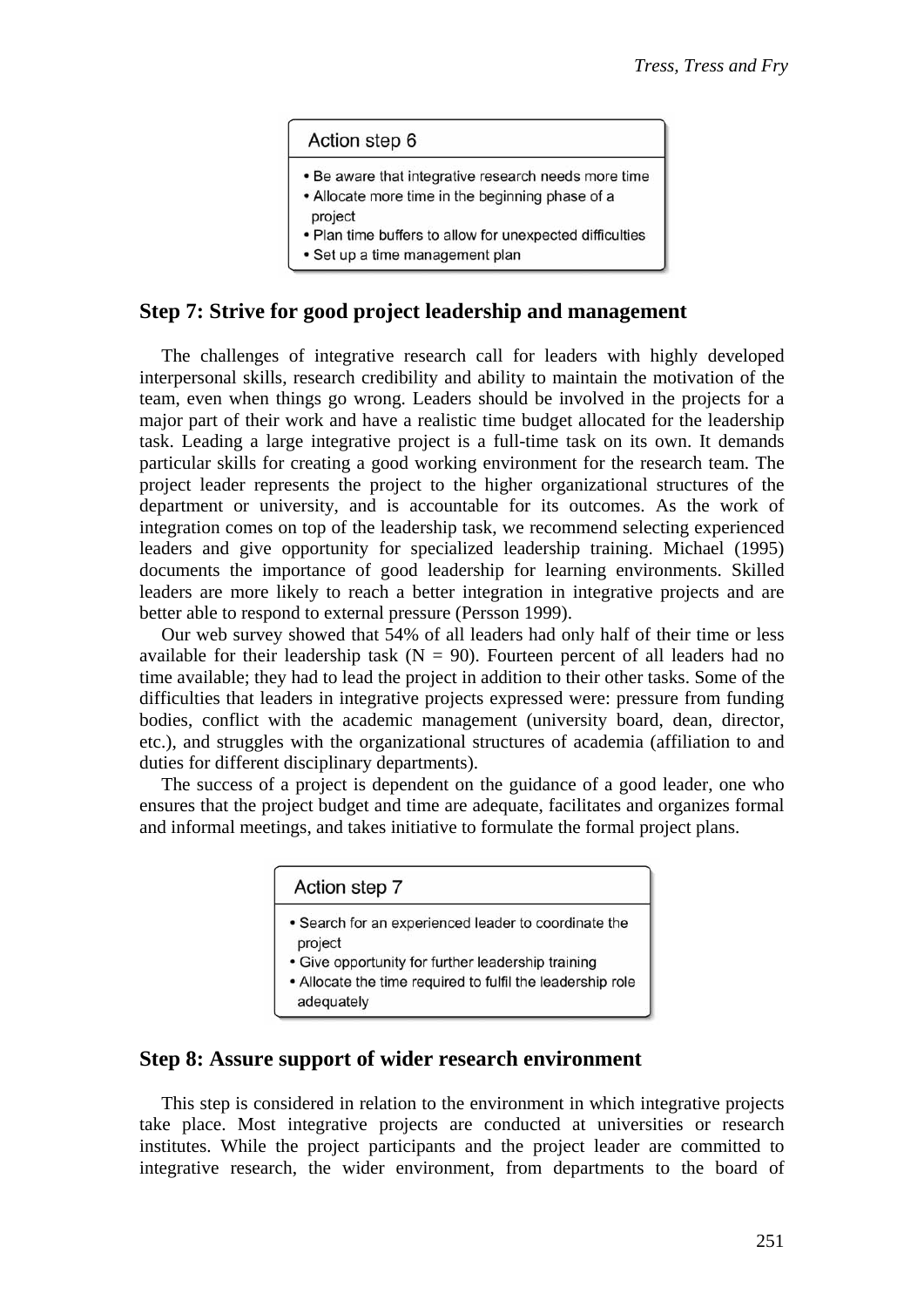directors, may not be aware of the particular challenges of integrative research. Although widely accepted at many institutes, integrative research is occasionally met with scepticism. This can be a problem especially for project leaders, in terms of both practical and moral support. We therefore suggest seeking agreement and support for integrative projects at higher management levels from the very beginning. It should be clarified how the project goals of the integrative project fit to the overall research strategy and policy of the university/research institute.

A supportive institutional infrastructure is one that supports integrated projects and is willing to accommodate the special requirements of integrative research. This may involve the creation of flexible office spaces to bring researchers from different disciplines (and departments) together for the duration of a project or to give extra financial support due to the higher time demand. Researchers need to feel that integrative studies are appreciated and that their special challenges and problems are acknowledged. We recommend project leaders together with the research managers of their institution to agree on means of quality control for the project. They should further exchange views on their expectations in terms of project outcomes, and develop strategies to link the efforts and achievements of the project to the existing merit system.

#### Action step 8

- Gain support of higher university/institutional management for integrated projects
- Obtain support for the specific resource requirements of integrative research
- Agree on quality control and acknowledgement of project outcomes
- · Obtain credit for integrative project results

## **Step 9: Plan for project outcomes, including publications**

#### **Plan for different types of project outcomes**

Project outcomes from integrative projects can be

- a) scientific products (publications, method and theory development)
- b) product outcomes (methods, tools, guidelines, advice, outputs requested by funding body)
- c) outcomes for education and training (number of completed PhDs and master's degrees, student exchange, courses deriving from the project).

An important criterion for integrative project outcomes is whether the whole outcome is more than the sum of its parts. In other words, true integrative outcomes could not have been produced by any one of the involved disciplines alone, but have emerged from the integrative effort. Project teams need to define what kind of outcomes they will produce and when the outcomes will be delivered. In many cases, particularly for contract research, the outcomes are defined by the funding agency. We suggest that project outcomes should be listed in the Integration Implementation Plan and that sufficient time and resources be allocated for their realization. It is important to define actions that lead to the product development throughout the course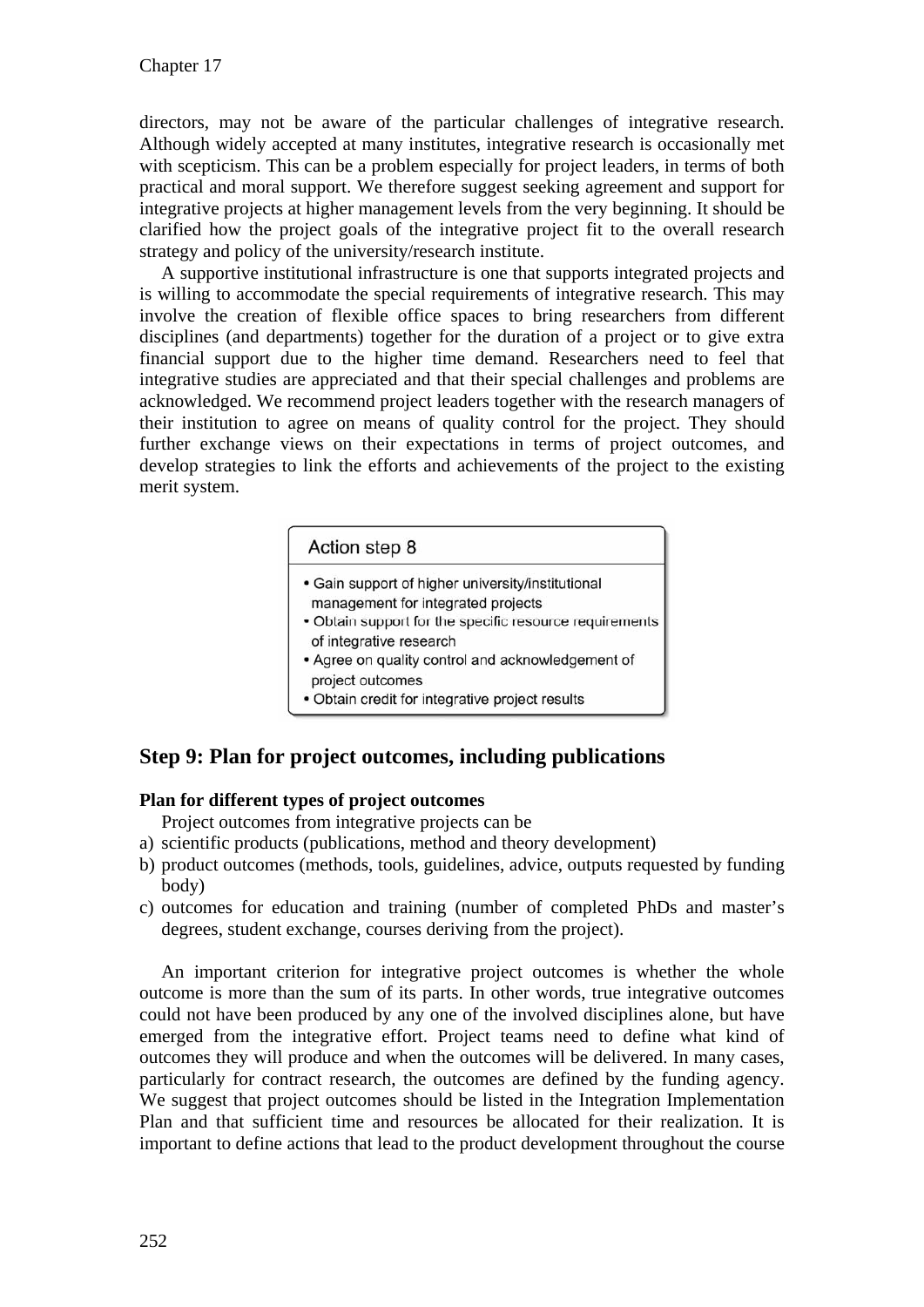of a project. It can be good to plan for small products early in the project process, because little successes stimulate and keep up a high level of motivation.

#### **Plan for integrative publications**

Publication from integrative research is very important, as it is the way to communicate results to the wider scientific community and thus enable others to build on existing integrative knowledge (see Tress, Tress and Fry 2003). Furthermore, the current academic merit system relies heavily on peer-reviewed publications in international journals (Forsyth 1999; Reichert, Daniels-Race and Dowell 2002). We recommend that integrative projects make a publication strategy at the start of the project. This strategy will develop into a concrete plan as the project develops. It can finally include the number of publications per participant, and when these will be written and submitted; the target groups (scientific/wider public), and the most suitable and highest ranked media/journals for the selected target groups. The plan also nominates principal authors, who take the lead in writing the respective papers, and the co-authors and their tasks. In the writing phase authors should arrange and plan time for meetings. It may help for a group of authors to go to another place (a nearby conference centre, a mountain cottage) to have a short, but intense writing meeting. It can be difficult to set aside time when everybody is distracted by the usual institutional tasks. Going away makes it easier for everybody to focus on the publication for a few days and the reward is that a paper that otherwise could have taken months may be drafted in a few days.

We recommend that integrative researchers publish regularly and should not wait until the end to write down the results. Many researchers experienced that they run out of time at the end, which means that there often is no time/money left in the project to work on publications. A funding agency that knows that a project was successful in publishing regularly throughout the project is more likely to give a little extra time/money at the end to round off results and papers.

#### Action step 9

- Determine what kind of outcomes the project will produce
- Allocate time and resources to work on the outcomes
- Set up a publication plan identifying target groups,
	- media/journals, authors, time for writing, and
- submission date
- Plan for writing meetings
- Publish regularly

#### **Step 10: Assess individual efforts and project outcomes**

Project assessment is an important tool for project management. An assessment can be used as an instrument by a funding agency to control progress and outcomes according to agreed goals. Participants can also use it to identify what is valued by the funding agency and to assess their progress in the project. There are no welldeveloped criteria for the assessment of integrative projects; most projects are assessed by the application of disciplinary criteria. The applied character of the projects, however, may require an evaluation of practical outcomes and impact in the real world (e.g. capacity/contribution to solve the given real-world problem) as well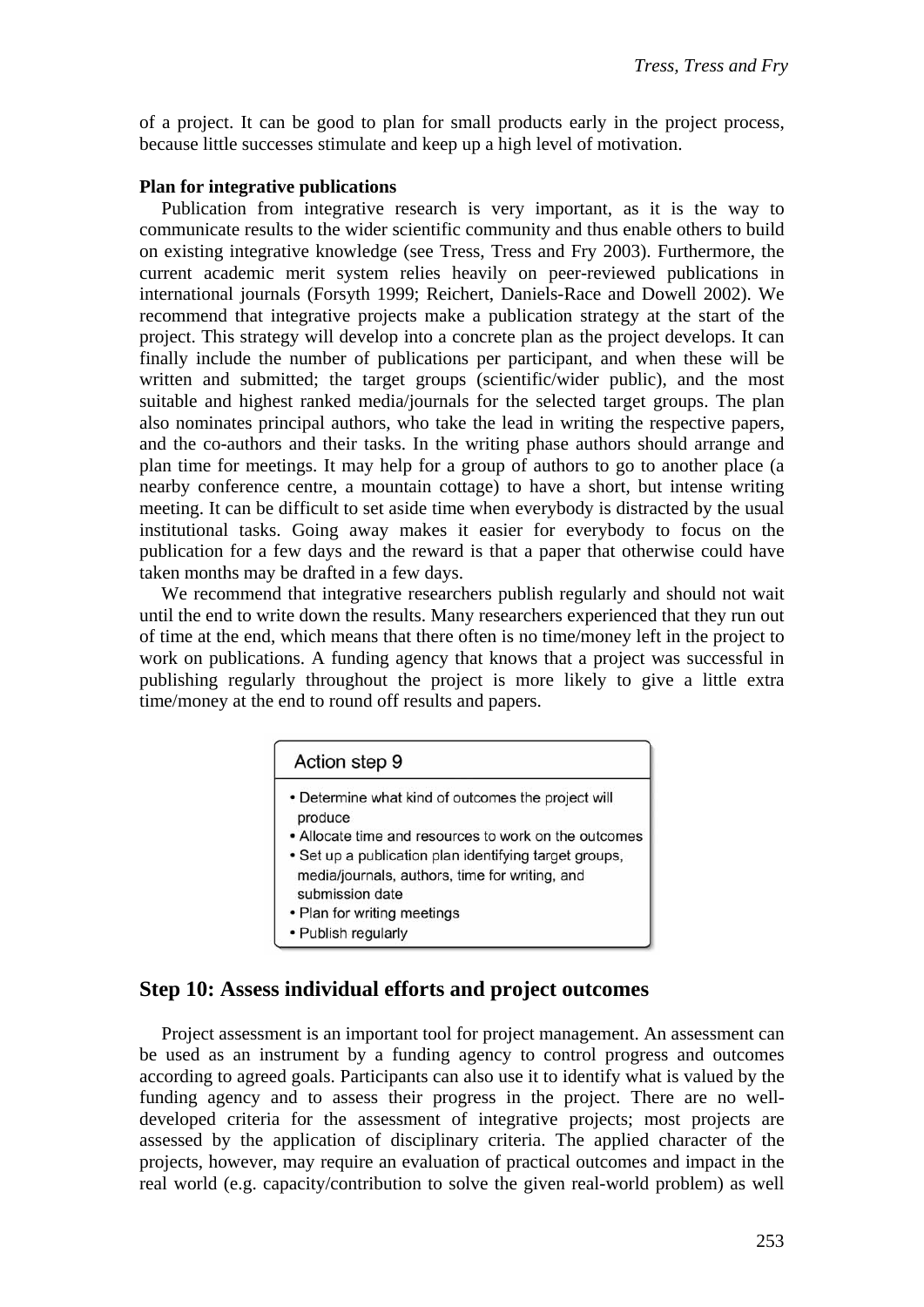as the standard scientific outcomes. We suggest that evaluation criteria are developed at the start of a project together with the funding agency. The aim should be to clarify the range of criteria that will be used to evaluate the project mid-term and on completion. These should include scientific criteria (number of peer-reviewed publications, presentations at international conferences), practical project impact (e.g. frequency of appearance in the media, knowledge of project among target group, contribution to problem solving), and educational aspects (numbers of finished masters and PhDs, new courses, invitation to lecture at other universities/institutes). Additionally, we suggest assessing the degree of integration that was reached in the project (e.g. number of integrative products that could not have been provided by a single discipline, researchers' perceived degree of integration). If the criteria are clear, assessment can be done as a simple self-assessment (individual researcher/project group) or as peer assessment, with outcomes judged by (external) peers (see Wooding and Grant 2003). We recommend linking the assessment to existing merit systems used at the relevant university/research institute.

#### Action step 10

- Agree on type and frequency of assessment that will be applied in the project
- Determine criteria against which the individuals/ project will be judged
- Link the assessment to a reward systems that
- remunerates successes

#### **Conclusion**

The ten key steps to success in integrative projects discussed in this chapter and their most important actions are illustrated in Figure 3, to provide a simple overview. What is noticeable is that the most crucial questions determining the success of an integrative project have to be addressed in the initial phase of a project. Research design, selection of participants, agreement on a research question, appointment of a project leader and creation of an atmosphere of trust and respect are, to a large degree, setting the course for the further project development. We can only emphasize the great importance of sound project planning, including all the important aspects. Once determined, many of the mentioned issues are difficult to change. Many problems that appear in projects later on are caused by early mistakes.

If a project starts with many participants who have no experience in integrative research, we suggest looking for or developing training opportunities to provide the necessary skills to cope with the challenges of integrative research. Training for researchers can include the following aspects: development of integrative methods and theory, organizing integration in one's daily project work, coping with differences in knowledge cultures, teamwork, trust building and communication, and publishing. Training specifically for PhD students should include a focus on how to cope with the demands of a disciplinary PhD while being involved in an integrative project.

Finally, we encourage researchers to feed back their experiences – positive and negative ones – from integrative projects to the wider scientific community. In this way, others can learn from past experiences and avoid unnecessary mistakes. Integrative research is still at an early stage and a lot of effort has to be spent on the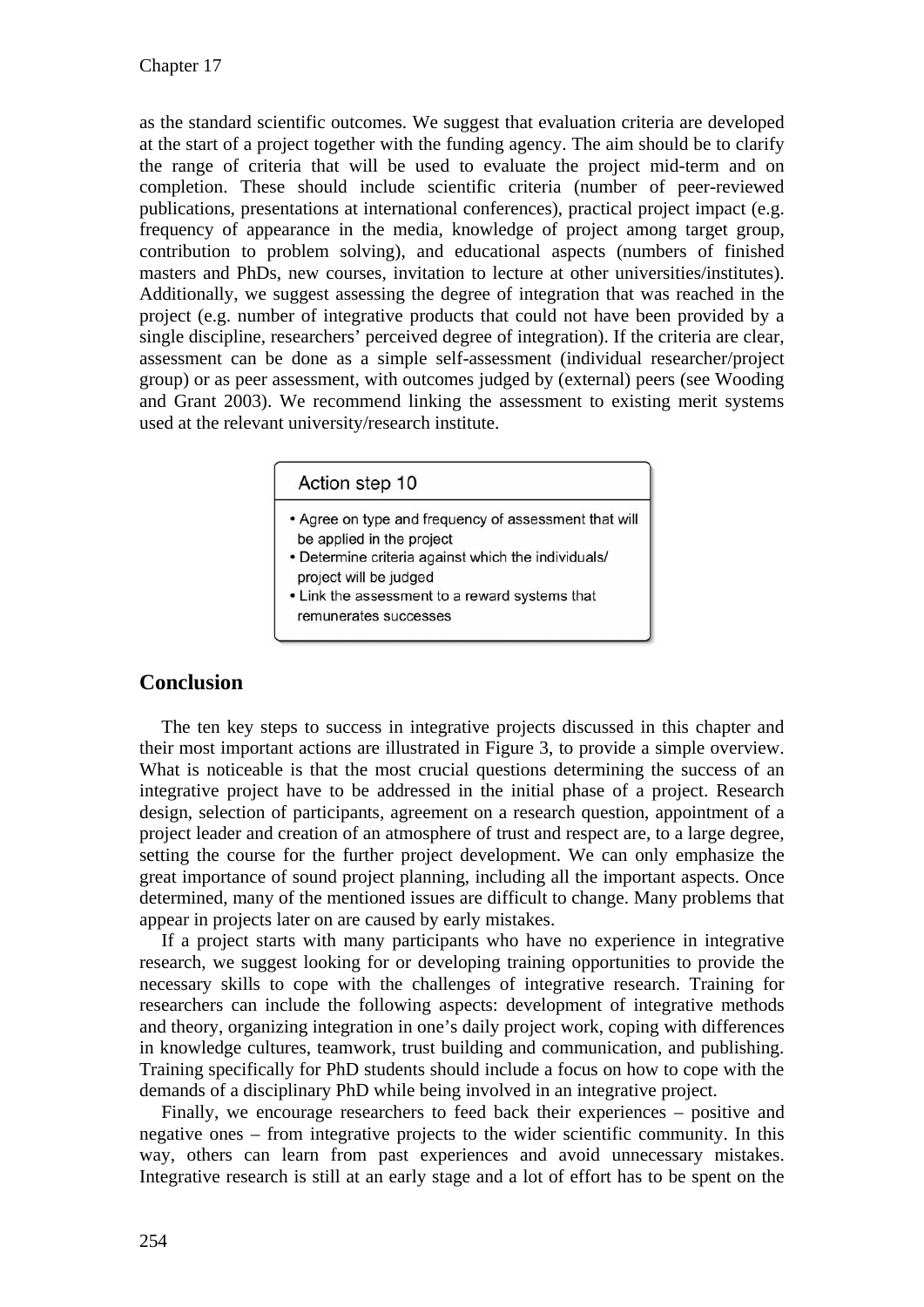development of integrative methods and theory, as well as on the operationalization of integration. In this sense every report on how projects have addressed the integrative challenge is valuable knowledge that will over time build a dataset that can lead to successful integrative research. The near future holds the answer to what integrative research can offer and what its limitations are; until that time we are all pioneers with much to gain from pooling our efforts.



Figure 3. Overview of ten steps to success in integrative research projects

## **References**

Audi, R., 2003. *Epistemology: a contemporary introduction to the theory of knowledge*. 2nd edn. Routledge, New York.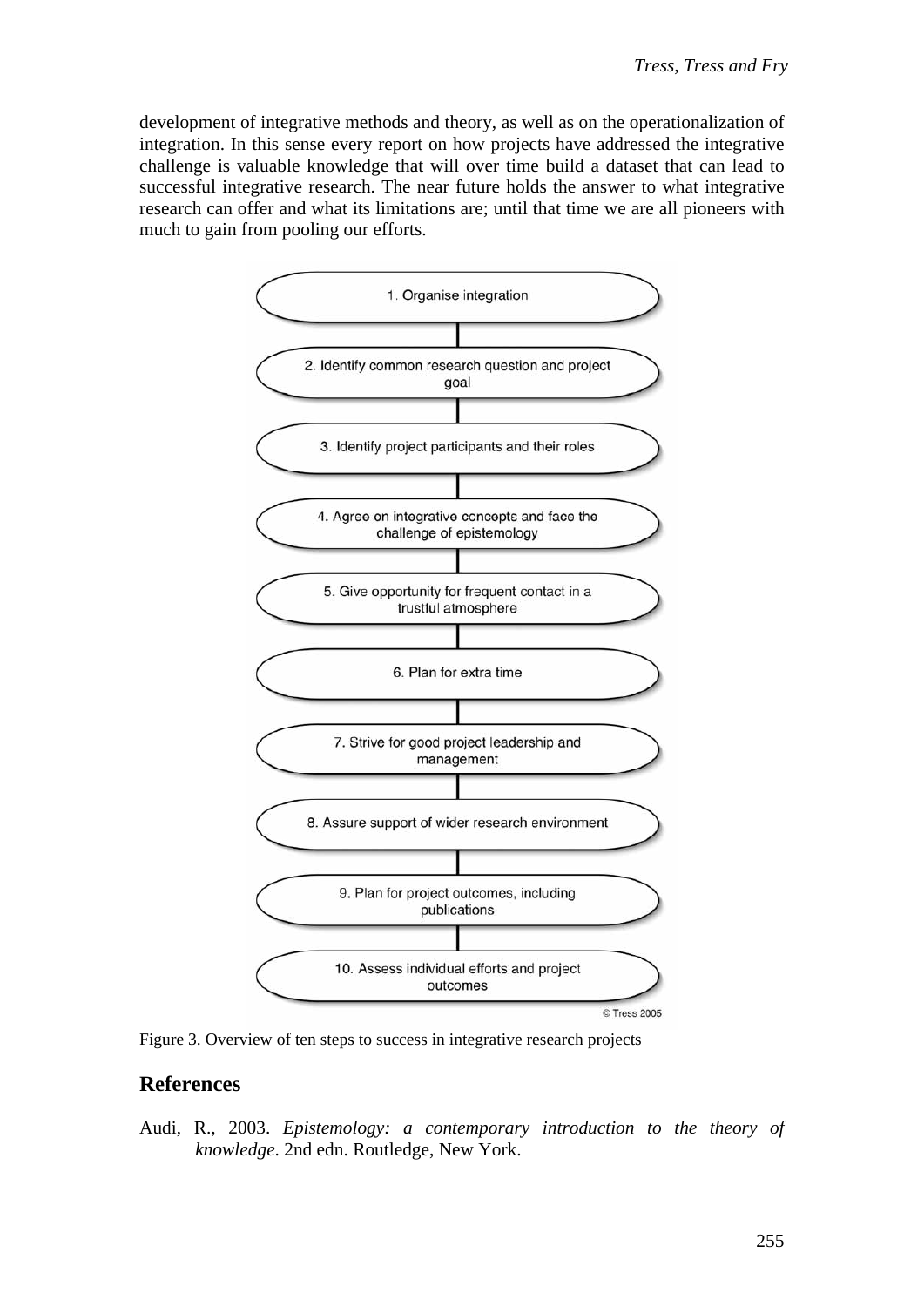- Cortner, H.J., 2000. Making science relevant to environmental policy. *Environmental Science & Policy,* 3 (1), 21-30.
- Daschkeit, A., Dombrowsky, W.R., Hollaender, K., et al., 2001. Interdisziplinarität in den Umweltwissenschaften: Konzeptionen, Organisation, Erfahrungen. *In:* Fränzle, O., Müller, F. and Schröder, W. eds. *Handbuch der Umweltwissenschaften*. 7. Erg.Lfg edn. Ecomed, Landsberg/Lech, 3-24.
- Feynman, R.P., 1998. *The meaning of it all: thoughts of a citizen scientist*. The Penguin Press, London.
- Forsyth, A., 1999. On writing and tenure. *Journal of Planning Education and Research,* 19 (1), 98-105.
- Fry, G.L.A., 2001. Multifunctional landscapes: towards transdisciplinary research. *Landscape and Urban Planning,* 57 (3/4), 159-168.
- Heerkens, G.R., 2001. *Project management*. McGraw-Hill, New York.
- Hollaender, K., Loibl, M.C. and Wilts, A., 2002. Management of trandisciplinary research. *In:* Hadorn Hirsch, G. ed. *Unity of knowledge in transdisciplinary research for sustainability. Encyclopedia of Life Support Systems*. EOLSS, Oxford.
- Jantsch, E., 1970. Inter- and transdisciplinary university: a systems approach to education and innovation. *Policy Sciences,* 1, 403-428.
- Jantsch, E., 1972. Towards interdisciplinarity and transdisciplinarity in education and innovation. *In:* Apostel, L., Berger, G. and Briggs, A. eds. *Interdisciplinarity: problems of teaching and research in universities*. O.E.C.D., Paris, 97-121.
- Kinzig, A.P., 2001. Bridging disciplinary divides to address environmental and intellectual challenges. *Ecosystems,* 4 (8), 709-715.
- Klein, J.T., 1990. *Interdisciplinarity: history, theory, and practice*. Wayne State University Press, Detroit.
- Lattuca, L.R., 2001. *Creating interdisciplinarity: interdisciplinary research and teaching among college and university faculty*. Vanderbilt University Press, Nashville.
- Michael, D.N., 1995. Barriers and bridges to learning in a turbulent human ecology. *In:* Gunderson, L., Holling, C.S. and Light, S. eds. *Barriers and bridges to the renewal of ecosystems and institutions*. Columbia University Press, New York, 461-485.
- Mittelstrass, J., 1993. Unity and transdisciplinarity. *Interdisciplinary Science Reviews,* 18 (2), 153-157.
- Moran, J., 2002. *Interdisciplinarity*. Routledge, London.
- Persson, G., 1999. Mistra's role and some lessons learned in the first five years. *Policy Sciences,* 32 (4), 323-326.
- Reichert, W.M., Daniels-Race, T. and Dowell, E.H., 2002. Time-tested survival skills for a publish or perish environment. *Journal of Engineering Education,* 91 (1), 133-137.
- Tress, B., Tress, G. and Fry, G., 2003. Knowledge creation and reflection in integrative and participatory projects. *In:* Tress, G., Tress, B. and Bloemmen, M. eds. *From tacit to explicit knowledge in integrative and participatory research*. Alterra, Wageningen, 14-24. Delta Series no. 3.
- Tress, B., Tress, G. and Fry, G., 2005. Integrative studies on rural landscapes: policy expectations and research practice. *Landscape and Urban Planning,* 70 (1/2), 177-191.
- Tress, G., Tress, B. and Fry, G., in press. Clarifying integrative research concepts in landscape ecology. *Landscape Ecology*.